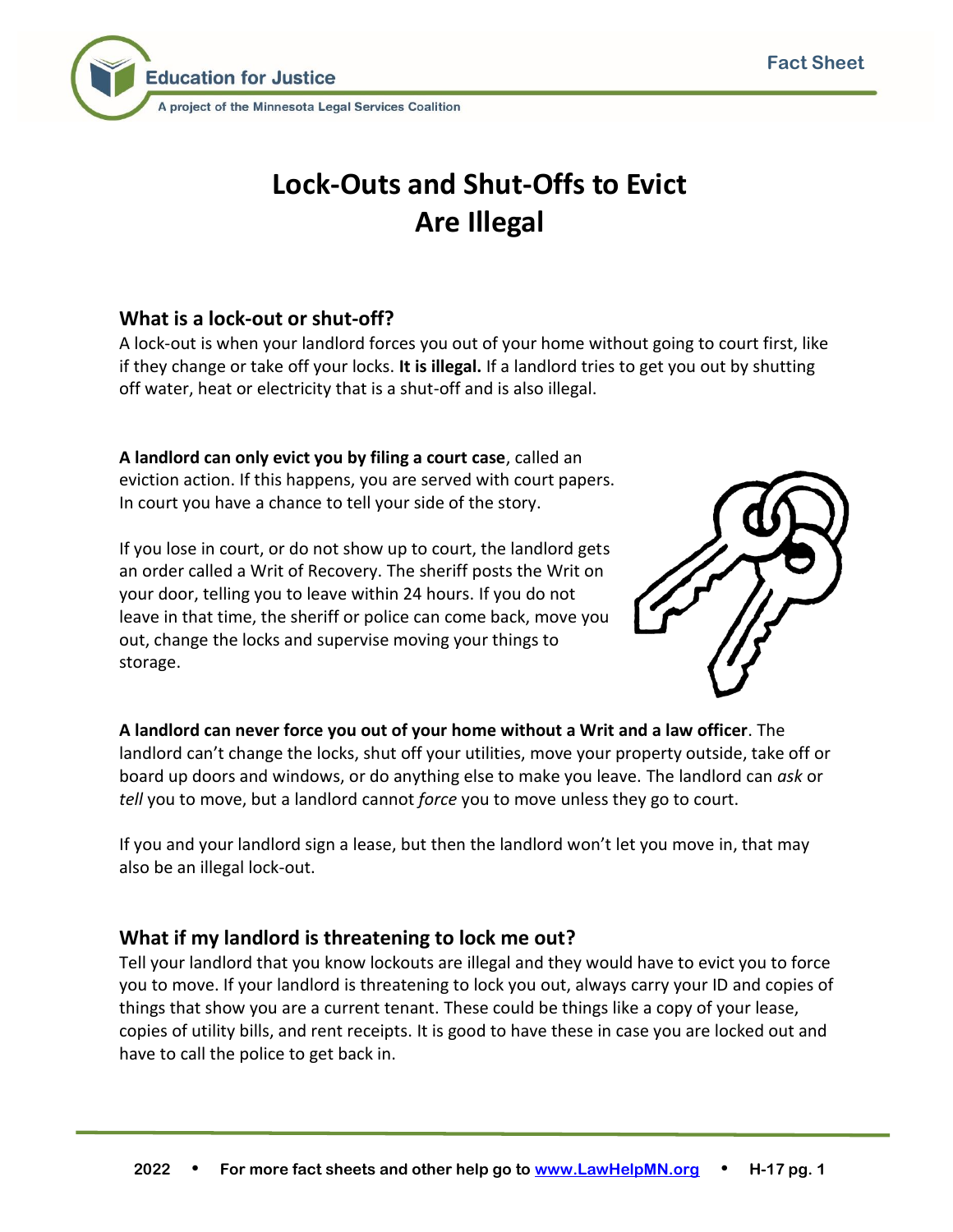## **What should I do if I am locked out?**

**Call the landlord.** Explain that a lockout is a crime and they can get jail time and a fine (Minnesota Statutes [504B.225](https://www.revisor.mn.gov/statutes/cite/504B.225) and [609.606\)](https://www.revisor.mn.gov/statutes/cite/609.606). Ask to be let back in. Take this fact sheet to the landlord if you have to. Remain calm at all times. If you talk to the landlord in person, bring a witness.

**If the landlord refuses, call the police**. Explain what happened. Say that you know that a lock-out is a criminal misdemeanor. Ask them to call the landlord and meet you and the landlord at the property to let you in. Show them this fact sheet when they come to your house. Show them the proof that you live there, like an ID, utility bill or lease.



#### **If that does not work, or if you can't find the landlord, call a lawyer**.

If you have a low income, call your legal aid office. Often, a call from a lawyer to the landlord will solve the problem.

## **How do I file a lock-out case in court?**

If you have a lawyer or not, you can go to court and very quickly get an order to get you back into your home. Some courts have a form like the one attached. [You can also find them online.](http://www.mncourts.gov/GetForms.aspx?c=23&f=377) Fill out the form and take it to your county courthouse. Bring something that shows that you live on the property, like your lease, driver's license, or utility bill. Ask to see a judge as soon as possible.

If you have a low income, ask at the court for a court fee waiver or "inability to pay" (IFP) form. This form asks the court to waive your fees.



You ca[n create an IFP online](http://www.lawhelpmn.org/self-help-library/legal-resource/court-fee-waiver-ifp-do-it-yourself) using an easy step-by-step interview.

Go to [www.lawhelpmn.org/forms.](http://www.lawhelpmn.org/forms)

→ Click on *[Court Fee Waiver](http://lawhelpmn.org/documents/clusters/mn/429/English/MN_IFP.shtml) (IFP)*

When you go to court bring proof of your income, like pay stubs, or proof of government assistance.

**Your landlord may claim that you abandoned the apartment**. If your things are there and you did not tell the landlord you are leaving, then you did not abandon the apartment. The landlord must file an eviction case in court before moving your things or changing the locks.

**You might have the right to be let in the property even if you never moved in.** If you signed a lease and gave money to the landlord for rent or a security deposit, the landlord must let you move into the property on the date the lease starts. If the landlord refuses to let you in, you have the right to start a lockout action and be let into the property.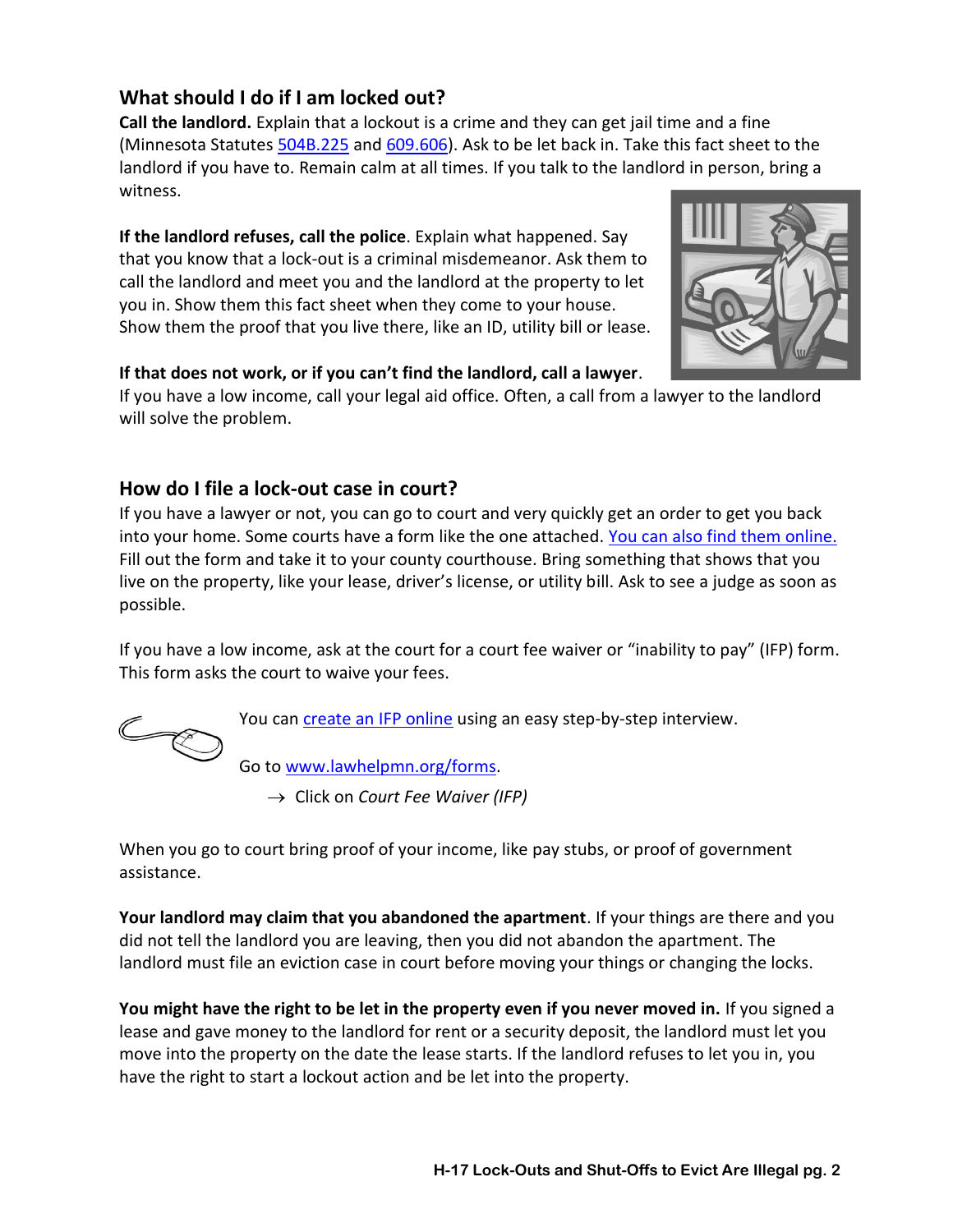**Even people who live in temporary housing can't be locked out.** You have the right not to be locked out of your home even if your home is in an assisted living building, a sober house, a homeless shelter, and other types of housing. The landlords who run buildings like these might say they can make you leave without going through an eviction. They are wrong. Even if you live in temporary housing, you have the rights in this fact sheet. You can ask the court to order the sheriff to help you get back in right away.

**You can also ask the court to set a hearing to decide if the landlord should pay you money (damages) for locking you out.** The court should sign an order for you to take to the sheriff. The sheriff can let you back in, even if they have to break in.

**Your damages are the money you lost** or had to spend because of the lock-out. Tell the court about any damaged property, missed work, missed appointments, motel bills, gas and food expenses, or other costs. Keep receipts and bring them to court.

You can also get triple damages (3 times your damages), or \$500, whichever is more, plus attorney's fees, *if*:

• The landlord shuts off your electricity, water, heat, or gas AND you told the landlord about it, but the landlord did not try to get your utilities turned back on within a reasonable time.

#### *OR*

• The landlord acted in "bad faith." Bad faith usually means lying, cheating, or knowing that something is wrong but doing it anyway.

If you win money damages, ask the court to let you collect it by taking it off your rent. Get a copy of the order. If your landlord files an eviction case against you for unpaid rent, show the judge the lockout case order.

**If you don't go to court to get back in, you can sue your landlord** later in Conciliation Court. Be sure to save all your evidence and keep track of any witnesses. The sooner you act the better. Remember that if you owe your landlord any money, they can "counterclaim" for their damages if you file a case. See our fact sheet *[Conciliation Court](http://www.lawhelpmn.org/self-help-library/fact-sheet/conciliation-court)*.



*Fact Sheets are legal information NOT legal advice. See a lawyer for advice. Don't use this fact sheet if it is more than 1 year old. Ask us for updates, a fact sheet list, or alternate formats.*

**© 2022 Minnesota Legal Services Coalition. This document may be reproduced and used for non-commercial personal and educational purposes only. All other rights reserved. This notice must remain on all copies. Reproduction, distribution, and use for commercial purposes are strictly prohibited.**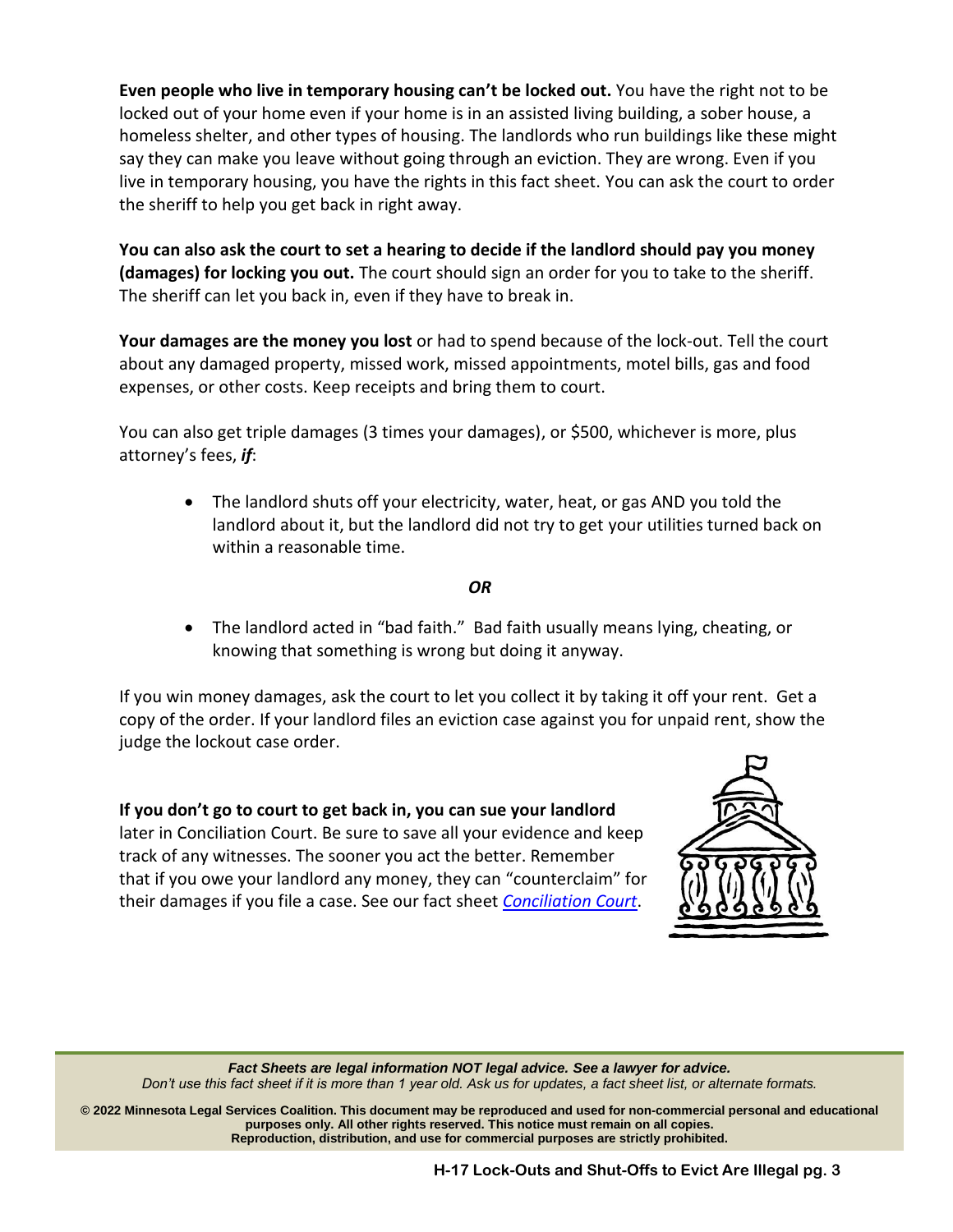| <b>STATE OF MINNESOTA</b>                                                                                                                                                                     |                                      | <b>DISTRICT COURT</b> |
|-----------------------------------------------------------------------------------------------------------------------------------------------------------------------------------------------|--------------------------------------|-----------------------|
| <b>COUNTY OF</b>                                                                                                                                                                              |                                      |                       |
| <u> 1980 - Johann Barn, mars ar breithinn ar chuid ann an t-Alban ann an t-Alban ann an t-Alban ann an t-Alban an</u><br>Plaintiff (Tenant)                                                   |                                      |                       |
| Vs.                                                                                                                                                                                           | <b>LOCK-OUT PETITION</b><br>FILE NO. |                       |
| Defendant (Landlord)                                                                                                                                                                          |                                      |                       |
| Plaintiff states under oath:                                                                                                                                                                  |                                      |                       |
| 1. My address is                                                                                                                                                                              |                                      |                       |
|                                                                                                                                                                                               |                                      |                       |
|                                                                                                                                                                                               |                                      |                       |
| 4. The monthly rent is $\zeta$                                                                                                                                                                |                                      |                       |
| 5. I have not abandoned my home. I was last there on ____________________<br>personal property was still there.                                                                               |                                      | At that time, my      |
| 6. The landlord has forced me out of my home by doing the following:<br><u> 1989 - Johann Stoff, deutscher Stoff, der Stoff, der Stoff, der Stoff, der Stoff, der Stoff, der Stoff, der S</u> |                                      |                       |
|                                                                                                                                                                                               |                                      |                       |
| 7. The landlord did not go to eviction court for a Writ of Recovery (Minn. Stat. 504B.345), or the                                                                                            |                                      |                       |

landlord did go to court, but did not have the sheriff act on the Writ (Minn. Stat. 504B.365).

8. I am entitled to triple damages or \$500, whichever is more, plus attorney's fees (Minn. Stat. 504B.231, 504B.221) because:

\_\_\_\_\_\_\_\_\_\_\_\_\_\_\_\_\_\_\_\_\_\_\_\_\_\_\_\_\_\_\_\_\_\_\_\_\_\_\_\_\_\_\_\_\_\_\_\_\_\_\_\_\_\_\_\_\_\_

The landlord shut off my electricity, water, heat, or gas. I told him/her about it, but s/he did not try to restore service within a reasonable time.

and/or

¨ The landlord has shown bad faith by: